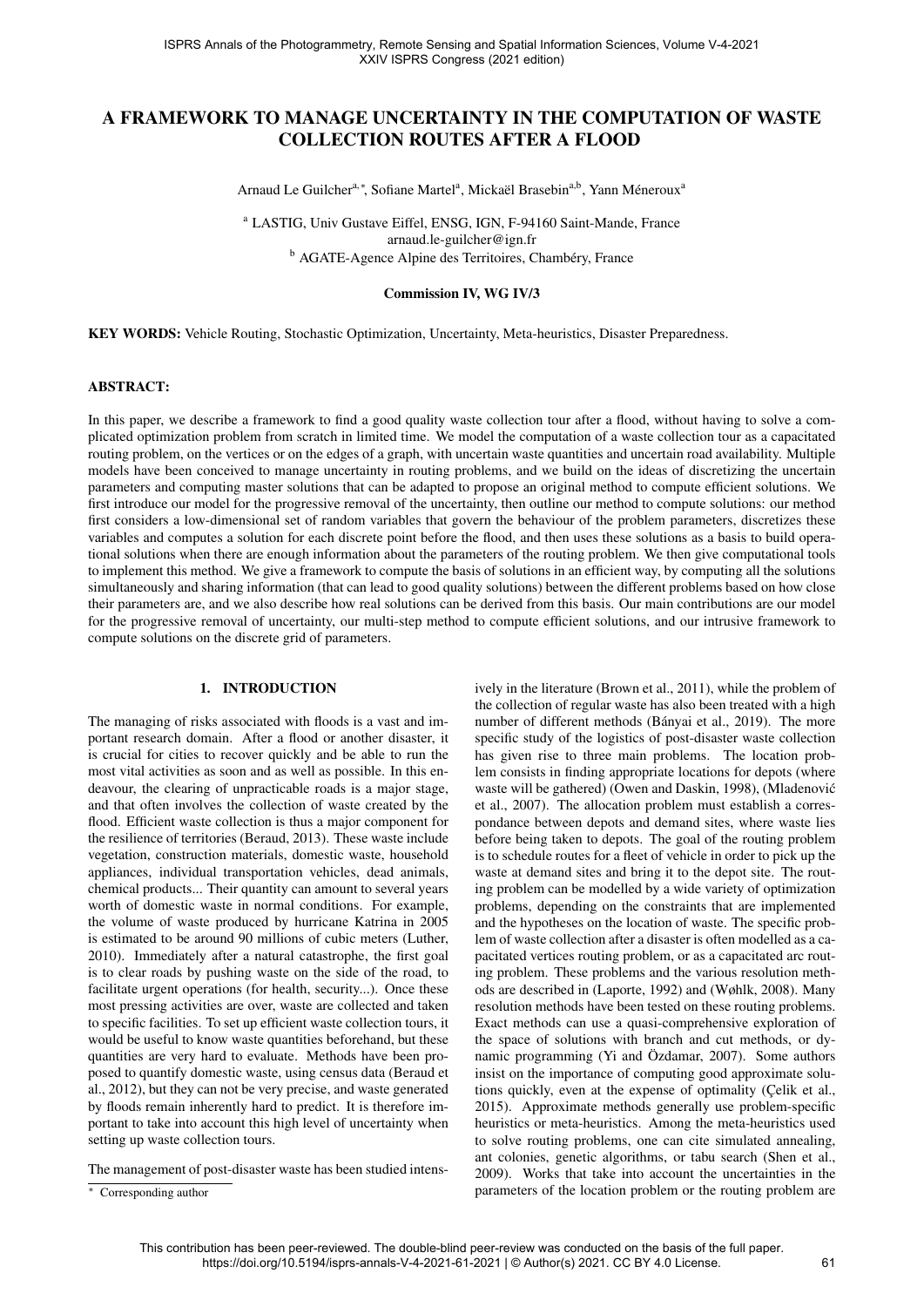fewer. Some of them manage the uncertainty by establishing a small list of scenarios, and look for solutions that perform the best across these scenarios, when some decisions (typically the location of depot sites) have to be taken in advance (Mete and Zabinsky, 2010) (Rawls and Turnquist, 2010). Others adopt a more continuous approach and study the behaviour of solutions when some events are assigned probabilities (Campbell and Jones, 2011), or combine a meta-heuristic search with Monte-Carlo simulation to assess the performance of solutions across the range of possible values for parameters of the problem (Gruler et al., 2017). Routing problems with stochastic demand have been studied since (Jaillet, 1985), (Bertsimas et al., 1988) and (Jaillet, 1988), and the aim of the research on this subject has been to find a priori solutions that can lead to the derivation of good solutions for all realizations of the stochastic variables. This adaptation generally takes the form of simple recourse actions to include new points or ensure the capacities of vehicles are not exceeded. Oyola et al. (Oyola et al., 2018) give an overview of probability distributions and recourse actions put forward in the literature. Sampling scenarios and combining their solutions has also been used to solve stochastic routing problems (Hvattum et al., 2006). Robust optimization (Ben-Tal and Nemirovski, 1998), (El Ghaoui et al., 1998) has been put forward, for problems with stochastic parameters, to find solutions that have good performance even in the worst-case scenarios, by setting a min-max objective. The Master and Daily Scheduling model (Sungur et al., 2010) uses several of these ideas to compute a master solution that can be transformed into good quality solutions for a range of instances. Daily schedules derived from this master solution are then improved by tabu search.

The uncertainty that has to be accounted for in the calculation of efficient waste collection tours has two important characteristics:

- It is very high-dimensional. After a flood, every single variable, be it quantities of waste along a given street, or even the availability of the street for motorized travel, is uncertain. Models can postulate correlations between the laws of these variables, but they may still take wide ranges of values independently from each other.
- It is removed gradually in time. At first, one only has access to a global evaluation of water height and waste quantities. More precise evaluations may be gained before setting up waste collection tours, but adjustments may still need to be made on the fly, depending on the local situation one vehicle is confronted to.

A high-dimensional uncertainty means that one can not attempt to compute an optimal solution for every single situation that could arise. On the other hand, the gradual removal of the uncertainty incites one to try and compute rough solutions depending on a few high-level, global variables, and refine these master solutions to adapt to the precise situation at hand. In this paper, we will describe a framework on how to manage this gradual removal of the uncertainty, and the computations that need to be done at each stage, and the kinds of solutions that will be sought after.

# 2. MODELIZATION OF WASTE COLLECTION TOURS AND REMOVAL OF UNCERTAINTY

#### 2.1 Possible models for waste collection tours

Waste collection tours can be treated with different models. We describe two such models, the choice of which of these models to use depends on the hypotheses one makes on how waste is put down after the flood. If we make the hypothesis that waste is grouped in heaps, for example at nodes of the road network, then one should compute waste collection tours as solutions of a vertices routing problem, where every vertex with a positive quantity of waste must be visited by a vehicle (and waste must be picked up). The capacitated vertices routing problem (CVRP) adds a constraint of vehicle capacity for a more realistic framing of the problem. As the important quantity of waste is one of the key points that make waste collection a complicated task after a flood, we think it is clearly the most useful constraint to add in this context.

We consider a graph  $G = (V, E)$ , where each vertex V has an associated quantity of waste  $q_V$ , each edge e has a cost  $c_e$ , and we note  $Q$  the capacity of a vehicle. One vertex  $V_0$  is the depot vertex, where each vehicle starts and drops the waste once it has been collected. We introduce the following formulation of the CVRP to mirror the one we give of the CARP below. This formulation is not the simplest, but it gives a very clear idea of the individual vehicle rotations. Some resolution methods may need to work on other format of solutions, but these can easily be deduced from this one, which gives the detailed routes of each rotation.

We look for a collection tour  $T = (T^1, \dots, T^N)$  composed of several individual vehicle rotations, where each rotation  $T^k$  =  $(X^k, Y^k)$  of length  $l_k$  contains a path  $X^k = (x_1^k, \ldots, x_{l_k}^k) \in$  $V^{l_k}$  and a vector  $Y^k = (y_1^k, \dots, y_{l_k}^k) \in (\{0, 1\}^{l_k})$  that indicates at which vertices the vehicle effectively picks up the waste. The solution must satisfy the following constraints:

• Each individual rotation starts and ends at the depot

$$
\forall 1 \le k \le N, x_1^k = x_{l_k}^k = V_O \tag{1}
$$

• Each path is continuous

$$
\forall 1 \le k \le N, \forall 1 \le i \le l_k - 1, (x_i^k, x_{i+1}^k) \in E \qquad (2)
$$

• Each vehicle does not exceed its capacity

$$
\forall 1 \le k \le N, \sum_{i=1}^{l_k} y_i^k q_{x_i^k} \le Q \tag{3}
$$

• All the waste must be picked up

$$
\sum_{k=1}^{N} \sum_{i=1}^{l_k} y_i^k = |\{v \in V \mid q_v > 0\}| \tag{4}
$$

$$
\forall (k, i) \text{ with } y_i^k = 1, q_{x_i^k} > 0 \tag{5}
$$

$$
\forall (k_1, i_1) \neq (k_2, i_2)
$$
 with  $y_{i_1}^{k_1} = y_{i_2}^{k_2} = 1, x_{i_1}^{k_1} \neq x_{i_2}^{k_2}$  (6)

The solution must minimize the total cost of the edges that are driven through: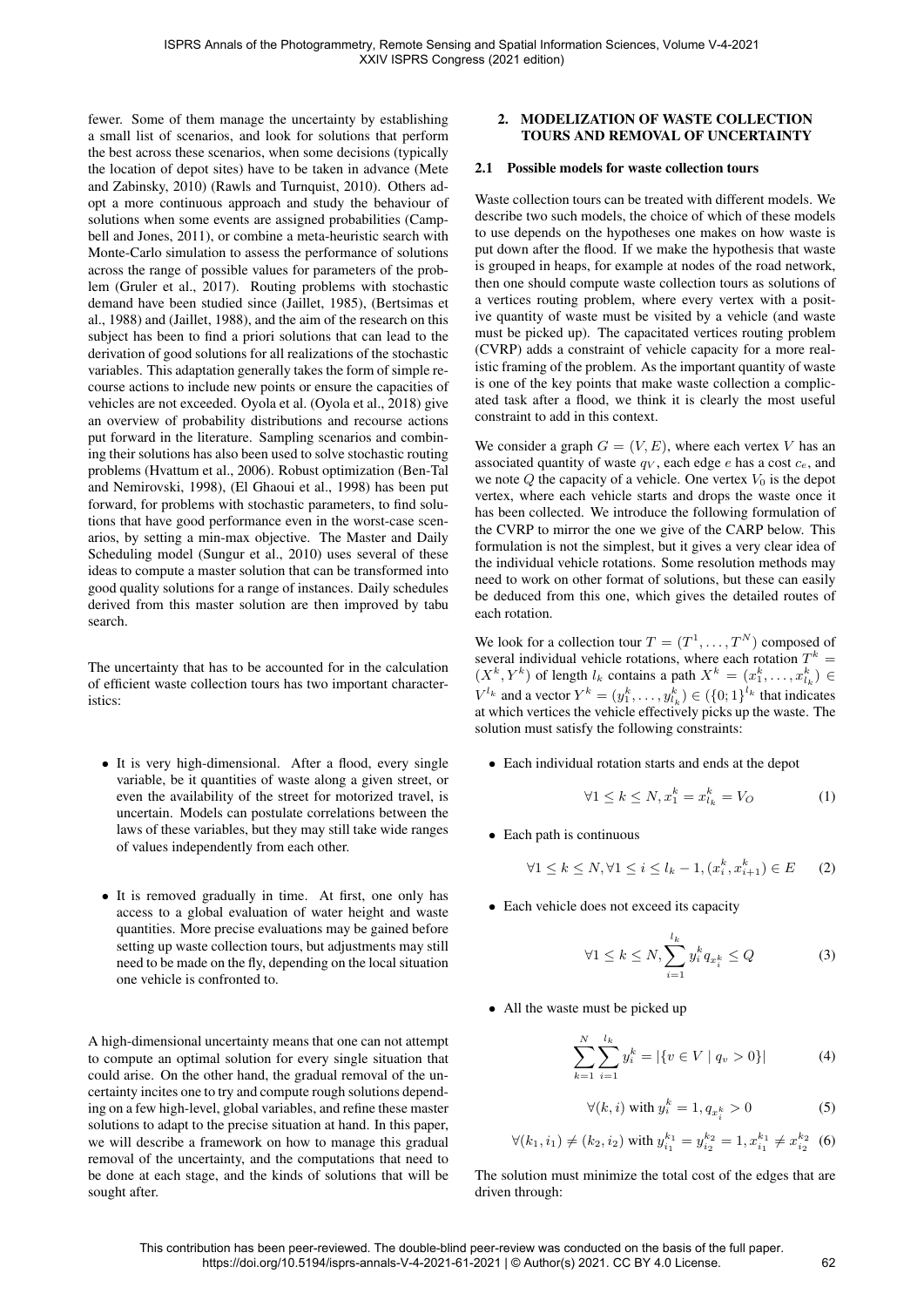$$
C = \sum_{k} \sum_{i=1}^{l_k - 1} c_{(x_i^k, x_{i+1}^k)} \tag{7}
$$

Another realistic hypothesis for the location of waste is that waste is laid down along the streets. This hypothesis leads to the formulation of another optimization problem, the capacitated arc routing problem (CARP), where all edges with positive quantity of waste must be driven through (and waste must be picked up). This problem can be modelled in a similar way. Here, waste quantities  $q_e$  are associated with edges of the graph. We give a formulation inspired from (Mei et al., 2010), which has the advantage of detailing each individual route. The solution is a set of individual rotations  $(T^1, \ldots, T^N)$  with  $T^k = (X^k, Y^k)$ . As before,  $X^k = (x_1^k, \dots, x_{l_k}^k)$  a tuple of vertices. This time we have  $Y^k = (y_1^k, \dots, y_{l_k-1}^k) \in \{0; 1\}^{l_k-1}$ , as the  $y_i^k$  indicate on which edges (not vertices) waste is picked up.

The constraints are written in a similar manner:

$$
\forall 1 \le k \le N, x_1^k = x_{l_k}^k = V_O \tag{8}
$$

$$
\forall 1 \le k \le N, \forall 1 \le i \le l_k - 1, (x_i^k, x_{i+1}^k) \in E \tag{9}
$$

$$
\forall 1 \le k \le N, \sum_{i=1}^{l_k - 1} y_i^k q_{(x_i^k, x_{i+1}^k)} \le Q \tag{10}
$$

$$
\sum_{k=1}^{N} \sum_{i=1}^{l_k} y_i^k = |\{e \in E \mid q_e > 0\}| \tag{11}
$$

$$
\forall (k, i) \text{ with } y_i^k = 1, q_{(x_i^k, x_{i+1}^k)} > 0 \tag{12}
$$

$$
\forall (k_1, i_1) \neq (k_2, i_2) \text{ with } y_{i_1}^{k_1} = y_{i_2}^{k_2} = 1,
$$
  
\n
$$
(x_{i_1}^{k_1}, x_{i_1+1}^{k_1}) \neq (x_{i_2}^{k_2}, x_{i_2+1}^{k_2}) \text{ and}
$$
  
\n
$$
(x_{i_1}^{k_1}, x_{i_1+1}^{k_1}) \neq (x_{i_2+1}^{k_2}, x_{i_2}^{k_2})
$$
\n(13)

The cost that must be minimized has the same expression as before.

#### 2.2 A model for the progressive removal of the uncertainty

The uncertainties we want to take into account in the computation of efficient waste collection tours are of two types:

- The uncertainties on the quantities of waste  $q_V$  (or  $q_e$  depending on the model)
- The uncertainties on the availability of individual streets for motorized travelling. We write  $\rho_e = 1$  when a given edge is available,  $\rho_e = 0$  when it is not.

Waste quantities will probably grow between the first hours after the flood and the time waste is collected, and conversely the availability of roads may get better. As we need to evaluate the values of these uncertain quantities at the time the first response waste collection tour will be carried through, we do not model their evolution over time (in particular, we consider they do not change too much for the duration of the collection tour). As a consequence, the quantities of waste, their locations, and the set of available streets are fixed for our problem (but unknown at first).

The uncertain waste quantities have probability density functions  $f_V : \mathbf{R}^+ \to [0, 1]$  (or  $f_e : \mathbf{R}^+ \to [0, 1]$ ), and edges have an availability probability  $p_e = P[\rho_e = 1]$ . Little is known of the probabilities before knowing the specifics of the flood. Moreover, information about the severity of the flood, the quantities of waste and the availability of individual streets is generally not known all at once but progressively. Thus, it maked sense to model the progressive removal of uncertainty with a rough filtration

$$
\mathcal{F}_1 \subset \mathcal{F}_2 \subset \mathcal{F}_3 \tag{14}
$$

We do not use a continuous filtration because we try to indentify critical points at which key new information can be obtained. We now describe how the aforementioned probabilities are treated at each stage of the process, and how efficient collection tours can be progressively computed.

• Time  $t_1$  is during the flood or just after it. At that time, only the global severity of the flood (which can me modelled by a height  $h$ ), and a few global indicators concerning waste quantities (which can be given by pre-existing studies, and depend on the severity of the flood) are known. This information is modelled as a vector  $(h, \xi_1, \ldots, \xi_D)$ , where D should remain small.F or example, the  $\xi_i$  could be the quantities of waste that can potentially be produced by households across different socio-professional categories ; in this case, the quantity of waste expected on a given street depends on these variables and on the population of the street. These  $\xi_i$  can also be the output of processes, such as a Karhunen-Loève decomposition, designed to produce uncorrelated variables ; in this case, each individual variable  $x_i$  is less interpretable.

At this stage, each uncertain quantity can be expressed in terms of these variables:

$$
f_V(\cdot \mid \mathcal{F}_1) = f_V(\cdot \mid (h, \xi_1, \dots, \xi_D))
$$

$$
p_{e|\mathcal{F}_1} = p_{e|h}
$$

We also have access to conditional expectations for the waste quantities:

$$
\mathbf{E}\left[q_V \mid \mathcal{F}_1\right] = \mathbf{E}\left[q_V \mid (h,\xi_1,\ldots,\xi_D)\right]
$$

Given this relatively low-dimensional information, an optimal collection tour can be computed for this level of information. As the uncertainty remains high, one may also want to compute several different robust solution, to have the opportunity to adapt one of them into an effective actual solutions at a later time.

• Time  $t_2$  is the time the collection tour is established. At that time, people that decide on these tours can have access to more local data, and we can expect actual waste quantities not to differ much from their estimations  $\mathbf{E}[q_V | \mathcal{F}_\infty].$ With enough local information about the severity of the flood, local road availability should also be known with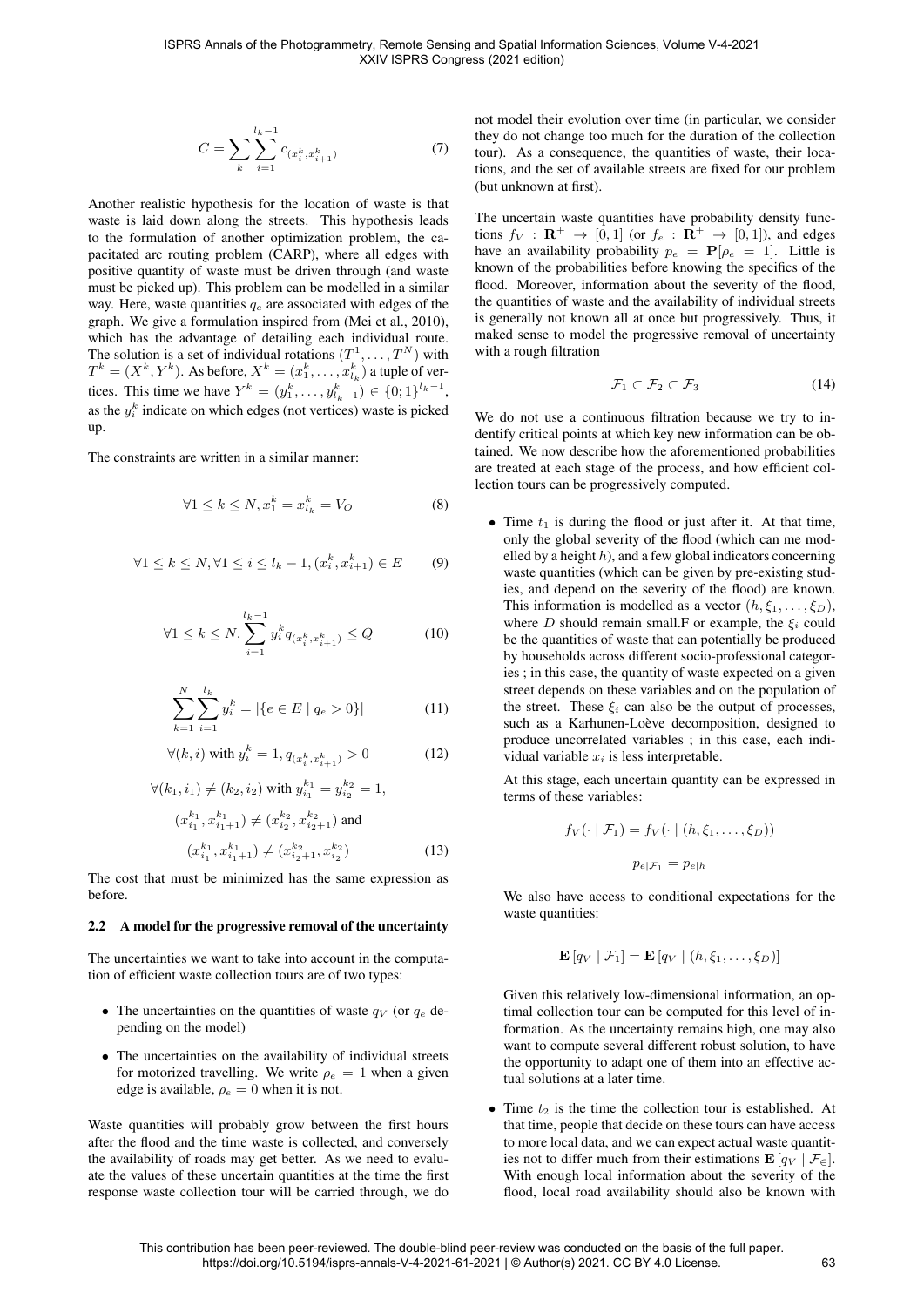reasonable certainty on the biggest axes. Punctual surprises, such a given waste quantity  $q_V$  differing greatly from its estimation, or a street being unpracticable even as it was not supposed to be, can still not be excluded.

When this information becomes available, one should be able to compute an efficient tour quickly by adapting one of the solutions computed at time  $t_1$ 

• Time  $t_3$  is the time the waste is collected. At that time, all uncertainty is removed and each quantity is known. Drivers are not expected to make major modifications on the established collection tour, but they might have to adapt if the total quantity at the vertices (or edges) they are expected to service exceeds their capacity, or if a street on their expected path is not available. Then, there have to be guidelines to make these modifications as simple and efficient as possible.

One must note that the solution that is actually carried will generally be computed as a modification of a precomputed solution. As such, it is not the result of a global optimization algorithm, and there is no certainty that it will be the best solution for the actual realization of the waste collection problem. The goal of our method is to compute a final solution that is efficient enough, and the role of the model for the removal of uncertainty and the precomputation of a basis of solutions is to ensure that it will be possible to compute such an efficient solution relatively quickly when it is needed.

#### 3. METHODS FOR A HIERACHICAL COMPUTATION OF SOLUTIONS

### 3.1 Discretization of the low-dimensional uncertain variables

We make the hypothesis that the first information that can be gathered about the severity of the flood and the waste quantities is relatively low-dimensional, and described by a vector  $(h, \xi_1, \ldots, \xi_D)$ . As a consequence, it makes sense to precompute a comprehensive set of solutions that can be used as bases for the actual solutions when collection tours are computed.

To compute this base of solutions, the method we propose is to discretize the uncertain variables h and  $\xi_i$ , to obtain a grid for the random variables, as it has been done for partial differential equations(PDEs) since (Ghanem, 1999). Keese (Keese, 2003) gives a comprehensive overview on how such random variables are chosen and discretized, and how PDEs with stochastic coefficient can be solved using this discretization. This kind of discretization has been used for elliptic and parabolic PDEs (Nobile and Tempone, 2009), where solutions generally depend continuously on the random variables, and also for hyperbolic equations (Tryoen et al., 2010), where solutions  $u(\cdot, h, \xi)$  can exhibit discontinuities in the physical space but also in the space of random variables.

As the vector  $(h, \xi)$  is in  $\mathcal{F}_1$  and does not resolve all the uncertainty of the collection problem, the quantities  $q_V$  (or  $q_e$ ) and  $\rho_e$  do not have fixed values for a given realization of  $(h, \xi)$  (as is usually the case when this discretization framework is used for PDEs), but are defined by their conditional probability density functions or their conditional laws. As we want to compute solutions for set values of these quantities, a natural method to obtain such set values is to consider the expectations for waste quantities, and the most probable result for street availability:

$$
q_{V,\mathcal{F}_1} = \mathbf{E}\left[q_V \mid \mathcal{F}_1\right]
$$

$$
\rho_{e,\mathcal{F}_1} = \begin{cases} 0 \text{ if } \mathbf{P} [\rho_e = 1 \mid \mathcal{F}_1] < 0.5 \\ 1 \text{ if } \mathbf{P} [\rho_e = 1 \mid \mathcal{F}_1] \ge 0.5 \end{cases}
$$

To maximize the usefulness of this set of precomputed solutions, every uncertain variable ( $h$  or  $\xi_i$ ) is discretized according to its prior probability density function. For example, for a variable  $\xi$  with prior probability density function

$$
f_{\xi_i}: \mathbf{R} \to [0,1],
$$

*n* discretization points  $\xi_i^{(1)}, \dots, \xi_i^{(n)}$  are chosen such that

$$
\int_{-\infty}^{\xi_i^{(1)}} f_{\xi_i}(t)dt = \int_{\xi_i^{(n)}}^{+\infty} f_{\xi_i}(t)dt = \frac{1}{n+1}
$$

and for all  $1 \leq j \leq n-1$ ,



Figure 1. Discretization of an uncertain variable.

This discretization according to prior probability density function is illustrated in figure 1.

When this discretization is done for every variable, we have a grid on the space of random variables on which we want to compute our base of solutions. Figure 2 illustrates such a grid with two uncertain variables  $\xi_1$  and  $\xi_2$ .

### 3.2 Pre-calculation of robust solutions

If we consider a low-dimensional vector  $(h, \xi)$  (with  $D = 3$  or 4 for example) and take a small number of discretization points (typically not exceeding 10), it is not unreasonable to try and produce one or a few solutions for every discretized value of the vector  $(h, \xi)$ , as these computations can be made offline (that is, not during or immediately after a flood, when the need for a quick recovery does not allow the launching of long computations), and once and for all (at least as long as the populations of each individual street do not change too much, which would modify the relationships between the variables  $q_V$  and  $rho_e$  and the vector  $(h, \xi)$ .

Finding optimal solutions for the CVRP or the CARP can be done using meta-heuristic methods, such as simulated annealing, genetic algorithms, or ant colonies, although exact methods can also be successful even on large problems. While it is possible to compute the solution of each problem independently,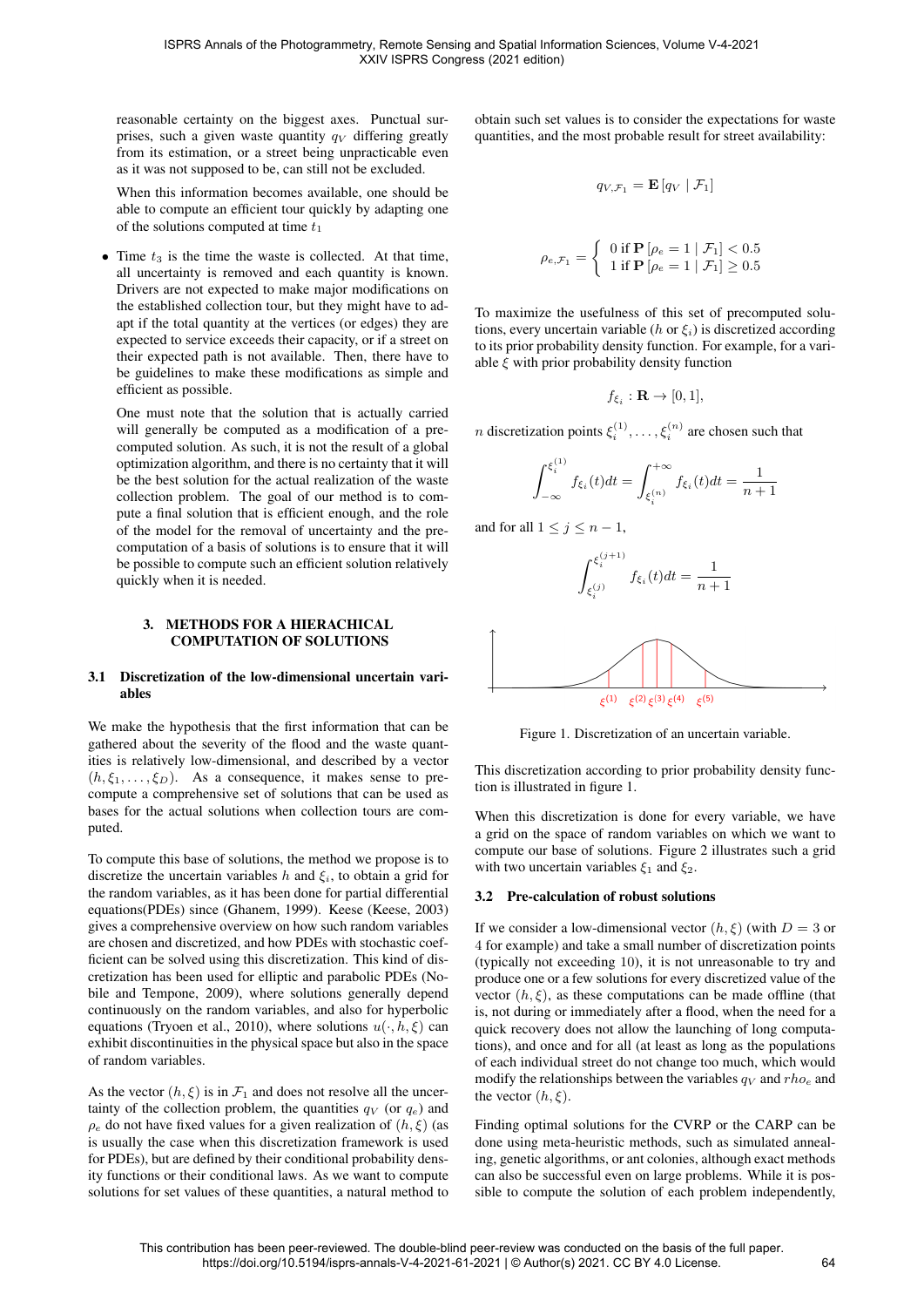

Figure 2. A two-dimensional grid in the space of random variables.

we remark that the routing problems for neighbouring points of the grid in the space of random variables give routing problems whose parameters (waste quantities and road availability) are not very far from each other. Therefore, it maked sense to try and take into account these similarities, and to compute all the solutions simultaneously, while sharing elements between neighbouring nodes at various stages of the computation. This principle can be implemented with algorithms based on various meta-heuristics, where the elements that will be shared will generally be either good solutions for one node, or parameters that lead to the finding of good solutions.

We can give a more precise idea of how this sharing can be done in practice for the most well-known meta-heuristics (ant colonies, simulated annealing, genetic algorithm). Each of these methods functions with discrete steps, where at each step a solution or a group of solutions is computed, using information from the previous step. When solutions are computed simultaneously on the whole grid, at each point  $\Xi^{(i^*,j^*)}$ simultaneously on the whole grid, at each point  $\Xi^{(i^*,j^*)} = (h^{(i^*)}, \xi_1^{(j_1^*)}, \dots, \xi_D^{(j_D^*)})$ , the new solution of group of solutions is dervied using information at the previous step at point  $\Xi^{(i^*,j^*)}$ , and also at neighbouring points  $\Xi^{(i,j)}$  with  $|(i, j) - (i^*, j^*)| = 1$ . This communication of information between points of the grid is illustrated by figure 3.



Figure 3. Propagation of information across the grid in the random space.

We give more details for each of these three meta-heuristic methods. for all three methods, the communication of information between nodes would be straightforward, were it not for the changes in the set of available roads, and the sets of available nodes or edges that must be served. Specific adaptations must be made to account for these changes. The guidelines we give are for the CVRP, there are some differences for the CARP, due to the fact that almost all edges must be served.

• Ant colonies : at each point and at each step, a family of solutions is evaluated and, as a result, arcs are given a desirability value (quantity of pheromones in the ant colony analogy) depending on how often they appear on good quality solutions. Here, a simple way to propagate information is to compute these quantities normally for each point of the grid  $\Xi^{(i,j)}$ , and then replace them by the weighted mean of their values on point  $(\Xi^{(i,j)})$  and on its neighbours. the weight can be chosen to give more or less importance to the information gathered at the neighbouring points.

If a given edge is not available at one or several of the neighbouring nodes, the mean weighted value at this edge can be taken by excluding these nodes for the computation of the mean, or by including them with the value 0 (to discourage the use of this edge in solutions as its availability is unsure).

• Simulated annealing : We consider a simulated annealing where a solution is an ordered list of vertices. The individual rotations are computed by splitting this solution. For each point, there is one current solution that evolves and converges to an optimal (or a satisfying) solution. At each step, a modified solution is computed. The new current solution is either the better of the former current solution and the modified solution, or the modified solution, this second case being chosen with a probability that diminishes at each step. For a standard simulated annealing computation, the modified solution is created by modification of the current solution. Our proposition to share information between nodes is to take the modified solution at node  $\Xi^{(i,j)}$  either as a modification of the current solution at node  $\Xi^{(i,j)}$ , or as a modification of the current solution at a neighbouring node.

This transmission of information could possibly be made faster if computations are organized such that each step benefits the most from its neighbours information before launching its computation at one step. We can imagine multiple ways to do so, two simple ones are an alternated ordering and a sweeping ordering. In an alternated ordering, at a given step  $t \in \mathbb{N}$ , only computations for node s  $\Xi^{(i,j)}$  with  $i + j$  having the same parity as n are launched. For example, for an even value of t, at some node  $\Xi^{(i,j)}$ with  $i + j$  even, the computation is launched using the state of the solution for node  $\Xi^{(i,j)}$  after step  $t-2$  as a basis, and using the solutions of neighbouring nodes after step t−1. This effectively creates two batches of nodes on which solutions are computed alternately (see figure 4).

For the sweeping ordering, we proceed by alternately sweeping the grid following the direction of each variable. For a sweep in the direction of the variable  $\xi_d$ , one step is performed first for nodes with  $j_d = 1$  (i.e.  $\xi_d = \xi_d^{(1)}$ ), then for nodes with  $j_d = 2$ , until we reach the end of the grid with the nodes having  $j_d = N$  (see figure 5). A sweep in direction  $\xi_d$  allows a quick transmission of information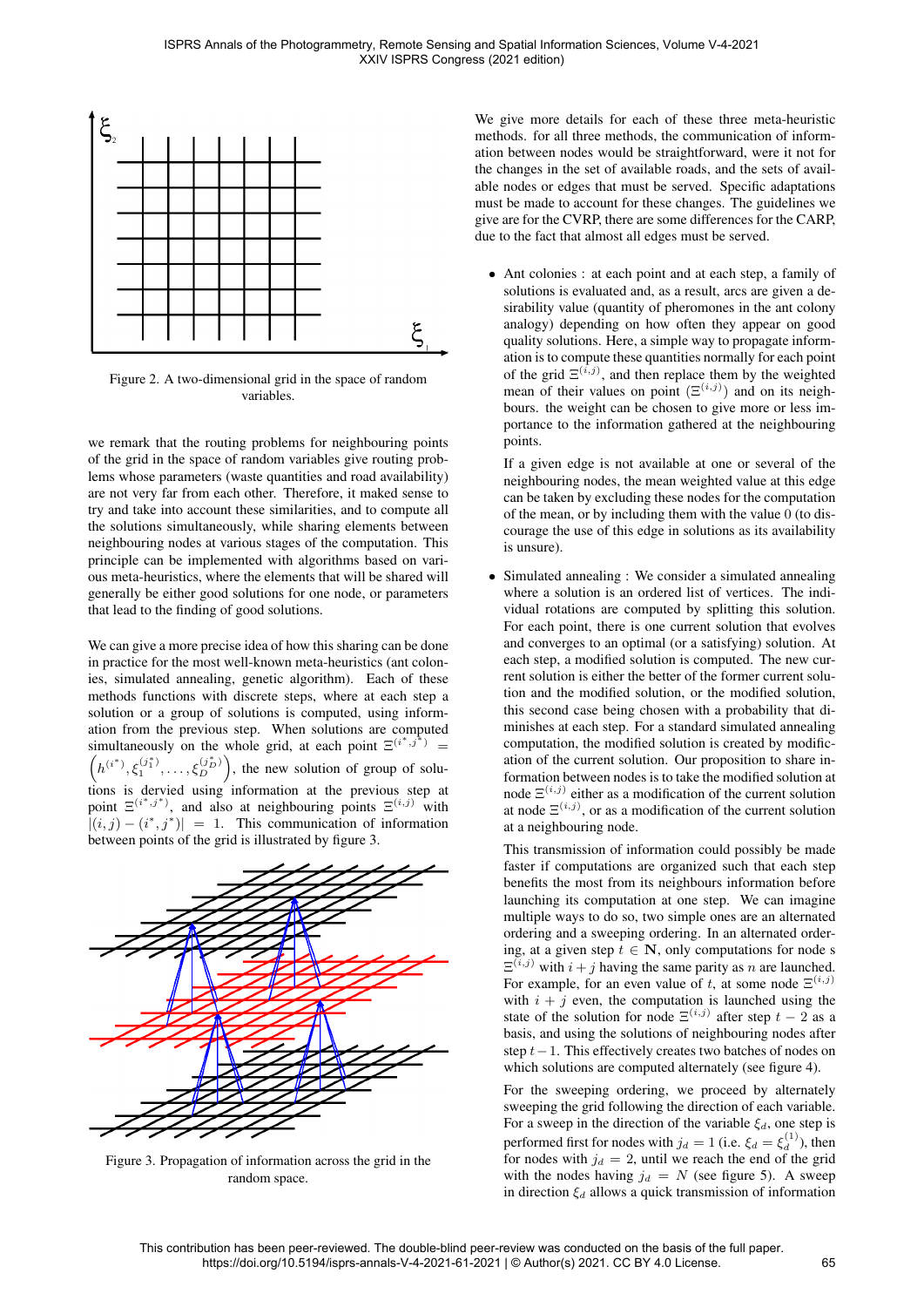

Figure 4. Illustration of the two batches of nodes for the alternated ordering.

in this direction, and alternating these sweeps ensures information is transmitted from all directions.



Figure 5. Order of computations for a single sweep of the grid.

If this process leads to the construction of a modified solution that serves a vertex that can not be reached with available edges, this vertex is removed from the solution. If the modified solution does not serve a vertex with  $q_V > 0$  that can be reached, this vertex must be added to the solution. One way to do so is to add it immediately after one of the nearest vertex that appears in the solution.

• Genetic algorithms : As with simulated annealing, we consider genetic algorithms whose solutions are ordered lists of vertices (that are split later). At each step, each node has a population of solutions. Two of these solutions can be mixed to obtain (generally two) children solutions. A larger population of children solutions is produced by this means, and the new population at the next step is taken as a subset of this children population, with a selection favoring the quality of the solutions, and their diversity. To share information between nodes, children solutions at node  $\Xi^{(i,j)}$  can be created as mixes of two solutions at node  $\Xi^{(i,j)}$ , or of one solution at node  $\Xi^{(i,j)}$  and one solution at a neighbouring nodes. As for simulated annealing, vertices may have to be added or removed to obtain a valid child solution. When an addition is needed, it can be done on the parent solution by adding the vertex immediately after a neighbouring vertex.

As we want to compute the actual collecting tour as a modification of one solution in this basis of solution, it makes sense to have several solutions available for each node, and to look for more robust solutions, which would need less alterations, and less drastic ones, to give a valid solution. In the literature, the main method to obtain robust solutions is to look for solution that perform the best against the worst intances of the parameters, with a min-max optimization (as is done in (Bertsimas and Sim, 2003)). There are several reasons we think this approach is not practical for our problem. First, it is hard to give a reliable upper bound on waste quantities. Even with a good global estimate of the quantity of waste produced, we can not exclude high local dicrepancies, with quantities much more important than expected in a given street. If reliable upper bounds could be given, they would be far superior to the expected values of waste quantities, and robust solutions based on worst case scenarios would be inefficient in many cases. Moreover, uncertainties on the availability of roads can not simply be managed by a worst case approach.

As a consequence, we give a few other paths to compute robust solutions. These solutions will not be as immunized to uncertainty as those constructed with robust optimization as defined in the literature, but they are designed to strike a compromise between robustness and efficiency.

To account for roads being less available than expected, one can take a higher threshold to include an edge in the problem at node  $\Xi^{(i,j)}$ , for example  $P[\rho_e = 1 \mid \mathcal{F}_1] > 0.75$ , but there is a risk of creating vertices that can not be reached, thereby excluding them from the tour. Another way to mitigate the risk of road unavailability is to favor individaul vehicles visiting vertices that are close to each other. This can make rerouting a vehicle easier if an edge is no more available.

To account for the risk of waste quantities being locally more important than expected, one can limit vehicles to a fraction (for example 90%, or 95% of their true capacity in the initial basis of solutions, to avoid having to change the list of vertices they are to visit (which happens when the total quantity of waste at these vertices exceeds the capacity of a vehicle). One can also compute solution where a small fraction of sites is visited twice, to have more leeway with vehicle capacities.

With genetic algorithms, and, in a more limited fashion, with ant colony solvers, it is possible to look for a set of diverse solutions for each node. This makes it more likely that one of these solutions can be easily adapted into a valid solution in the second phase.

# 3.3 Derivation of actual solutions

At time  $t_2$ , a large part of the uncertainty is removed as the collection tour is decided upon. The goal of our process is to be able to derive a valid collection tour using the basis of solutions constructed beforehand. To do this, one can reevaluate parameters h and  $\xi$  in light of the new information available, and consider solutions at nodes  $\Xi^{(i,j)}$  near the reevaluated values. If one (or several) of these solutions are valid solutions of the problem at  $t_2$ , or can be easily adapted into valid solutions, one can take the best of these possibilities as the actual tour that is settled upon. What we call easy adaptations are:

- If an edge of the solution is unavailable, it is bypassed using a shortest path between the previous visited and the next visited node.
- If the nodes that are to be visited by a vehicle have a total quantity of waste that exceeds its capacity, one or more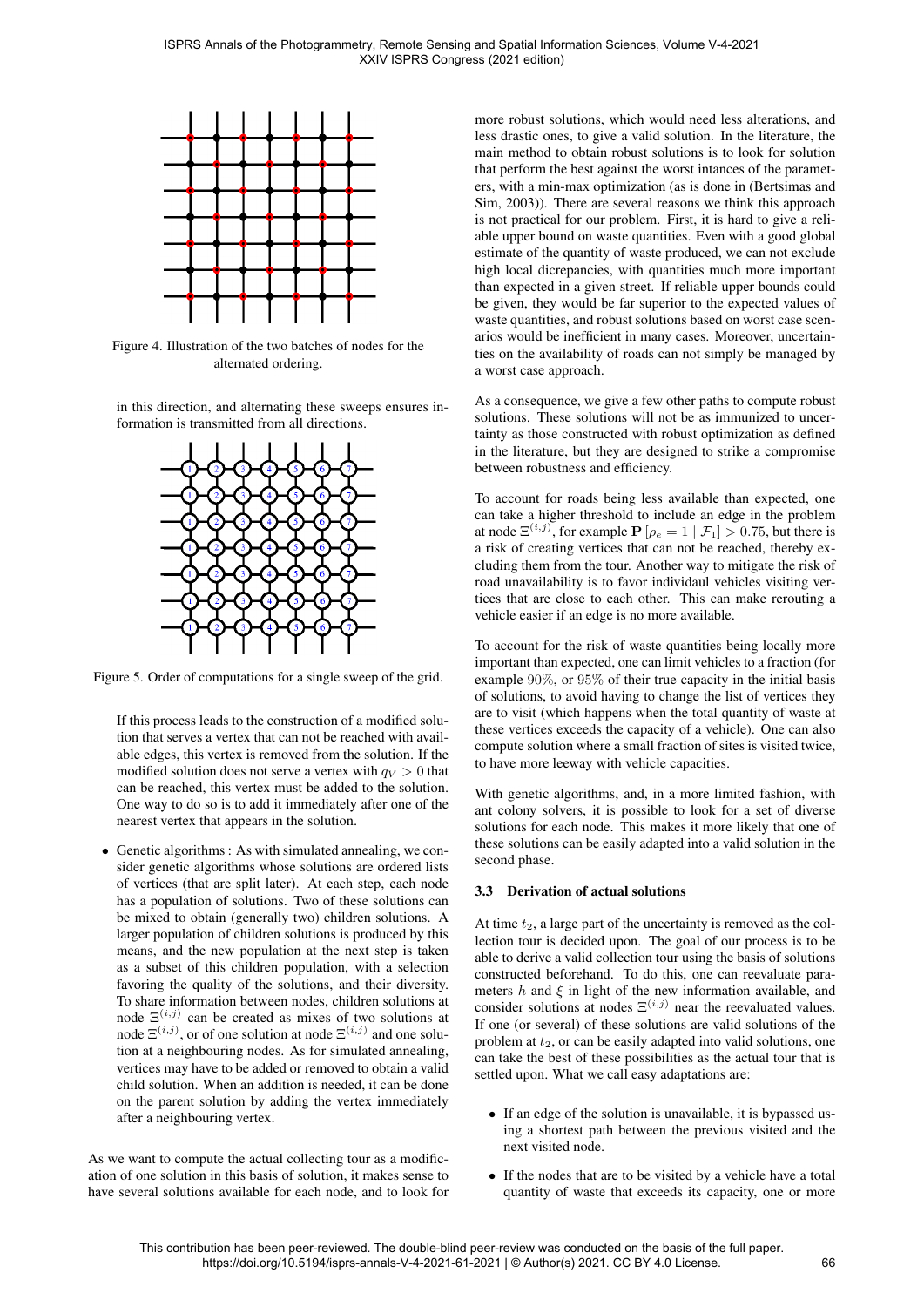nodes are dropped of its schedule and reattributed to other vehicles that are still under their capacity.

Sungur et al. (Sungur et al., 2010) have devised a more sophisticated way to obtain a valid solution from a basis of solutions, with their "Master and Daily Scheduler" method. Before uncertainty is removed, they build a master solution, as the solution that can be best adapted on a fixed sample of scenarios. This adaptation is done by an insertion routine that adds new "customers" that need to be visited in a scenario but were not in the master solution. When a daily schedule needs to be produced, it is derived from the master solution, and then improved by a tabu search. While they work on a slightly different problem, their adaptation approach, combining an insertion routine and an improvement by tabu search, should also be tractable for our problem.

If it is not possible to find a valid solution by adapting the basis of solutions, we search for a valid solution of good quality by using again the same meta-heuristic algorithm. As the goal is not necessarily to find optimal solution, it is possible to use a quicker algorithm with fewer iterations. Solutions of the basis of solutions can be used as initial solutions (in a way that is similar to preconditioning for linear problem), with the reasoning that even if these solutions can not be used in full to produce a valid solution, they contain parts that could help build a good valid solution.

At time  $t_3$ , a solution is settled upon, and it is up to drivers to change their itinerary if one given road is not available, or head back to the depot once they have reached their full capacity. It is therefore useful to keep some robustness in the solution determined at  $t_2$ .

# 4. CONCLUSIONS

We have put forward a model for the progressive removal of the uncertainty, in the context of the computation of waste collection tours after a flood, the uncertain variables being waste quantities and road availability. With this model in mind, we have made two main contributions. We have described a method to find an efficient collection tour adapted to a particular situation in a constrained timeline, as there is generally little time between the time enough information is gathered to conceive a feasible tour and the time the waste collection should start. To do this, we proposed a method in three steps, the construction of a basis of solutions (based on the discretization of a low-dimensional set of random variables governing the behaviour of the final random variables), the computation of an actual solution by modification, using this basis, and the adaptation of the solution on the fly, when some variables are different from what was planned. We also proposed a framework to compute efficiently a set of solutions for the nodes of the grid in the space of random variable. This framework implies the simultaneous computation of solutions for every node of the grid, and the transmission of information between nodes. Such a transmission of information can be implemented using algorithms based on different meta-heuristic. We also described how to derive actual solutions from this basis, and how they can be adapted during the collection tour if necessary.

Much work remains to be done about the computation of the solutions on the grid in the space of random variables, first to prove that our method based on the sharing of information between nodes effectively accelerates the finding of optimal solutions, and then to study which algorithms, and which models for the communication of information lead to the most efficient method. Another subject for further research is the characterization of robust solutions, in the sense that they are more likely to lead to the finding of valid final solutions, and how algorithms can be adapted to find these robust solutions. Finally, the last improvement needed to make this framework practical is to define more possible modifications to adapt solutions and obtain a valid solution quickly, either during the computation of the actual solution, or even during the collection of the waste.

## **REFERENCES**

Bányai, T., Tamás, P., Illés, B., Stankevičiūtė, Ž., Bányai, Á., 2019. Optimization of municipal waste collection routing: Impact of industry 4.0 technologies on environmental awareness and sustainability. *International journal of environmental research and public health*, 16(4), 634.

Ben-Tal, A., Nemirovski, A., 1998. Robust convex optimization. *Mathematics of operations research*, 23(4), 769–805.

Beraud, H., 2013. Initier la résilience du service de gestion des déchets aux catastrophes naturelles: le cas des territoires urbains et de l'inondation. PhD thesis, Universite Paris-Est. ´

Beraud, H., Barroca, B., Jadot, J., Bauduceau, N., Hubert, G., 2012. Mécadépi. Méthode d'Evaluation et CAractérisation des DEchets Post Inondation. Rapport final. PhD thesis, Etablissement public Loire; FEDER.

Bertsimas, D. et al., 1988. The probabilistic vehicle routing problem.

Bertsimas, D., Sim, M., 2003. Robust discrete optimization and network flows. *Mathematical programming*, 98(1), 49–71.

Brown, C., Milke, M., Seville, E., 2011. Disaster waste management: A review article. *Waste Management*, 31, 1085–1098.

Campbell, A. M., Jones, P. C., 2011. Prepositioning supplies in preparation for disasters. *European Journal of Operational Research*, 209(2), 156–165.

Celik, M., Ergun, Ö., Keskinocak, P., 2015. The post-disaster debris clearance problem under incomplete information. *Operations Research*, 63(1), 65–85.

El Ghaoui, L., Oustry, F., Lebret, H., 1998. Robust solutions to uncertain semidefinite programs. *SIAM Journal on Optimization*, 9(1), 33–52.

Ghanem, R., 1999. Ingredients for a general purpose stochastic finite elements implementation. *Computer Methods in Applied Mechanics and Engineering*, 168(1-4), 19–34.

Gruler, A., Fikar, C., Juan, A. A., Hirsch, P., Contreras-Bolton, C., 2017. Supporting multi-depot and stochastic waste collection management in clustered urban areas via simulation– optimization. *Journal of simulation*, 11(1), 11–19.

Hvattum, L. M., Løkketangen, A., Laporte, G., 2006. Solving a dynamic and stochastic vehicle routing problem with a sample scenario hedging heuristic. *Transportation Science*, 40(4), 421– 438.